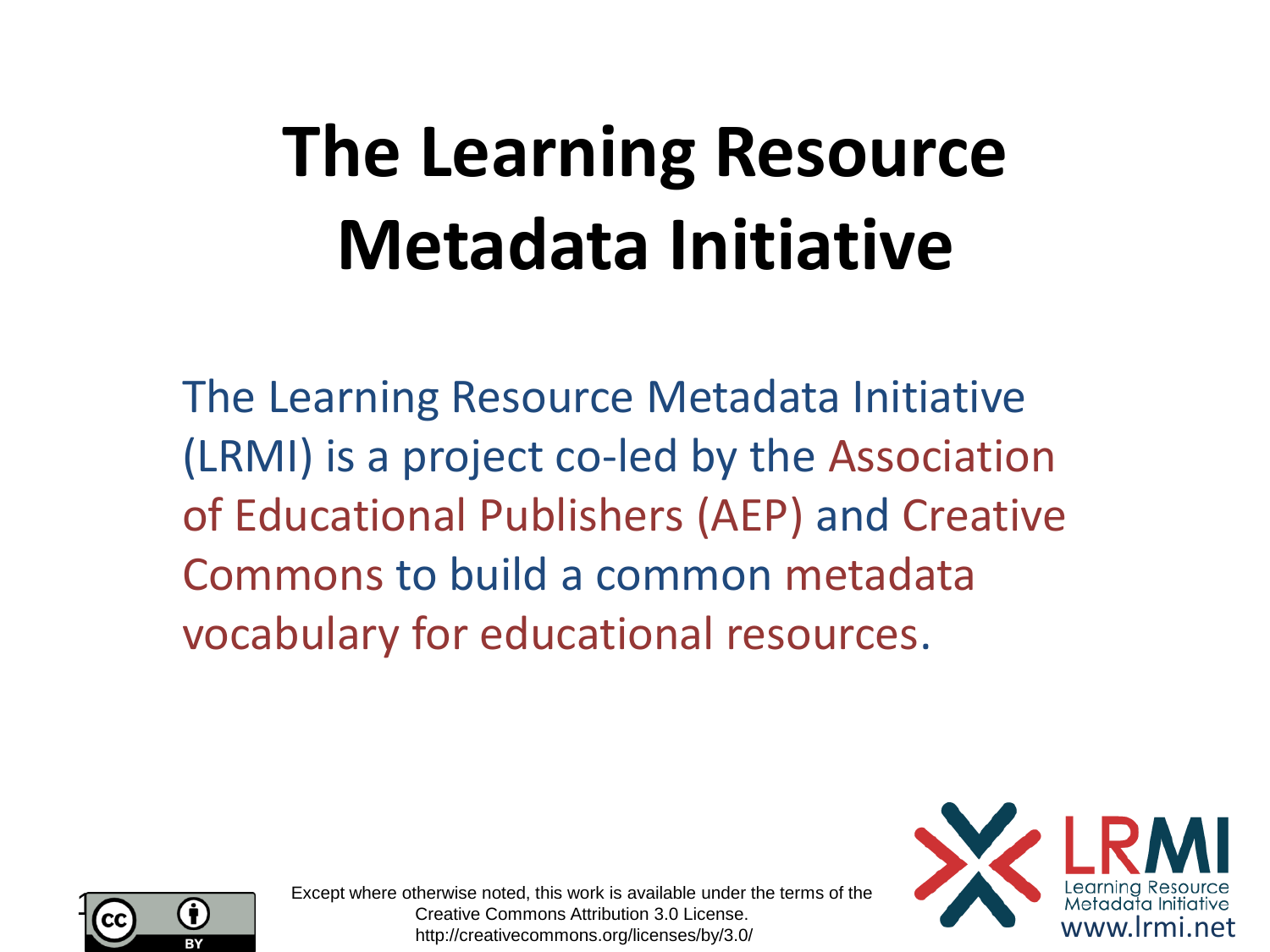#### Framework

Nearly any anything could be a learning resource. So, LRMI addresses those metadata properties that distinguish content when it is deliberately used for learning.

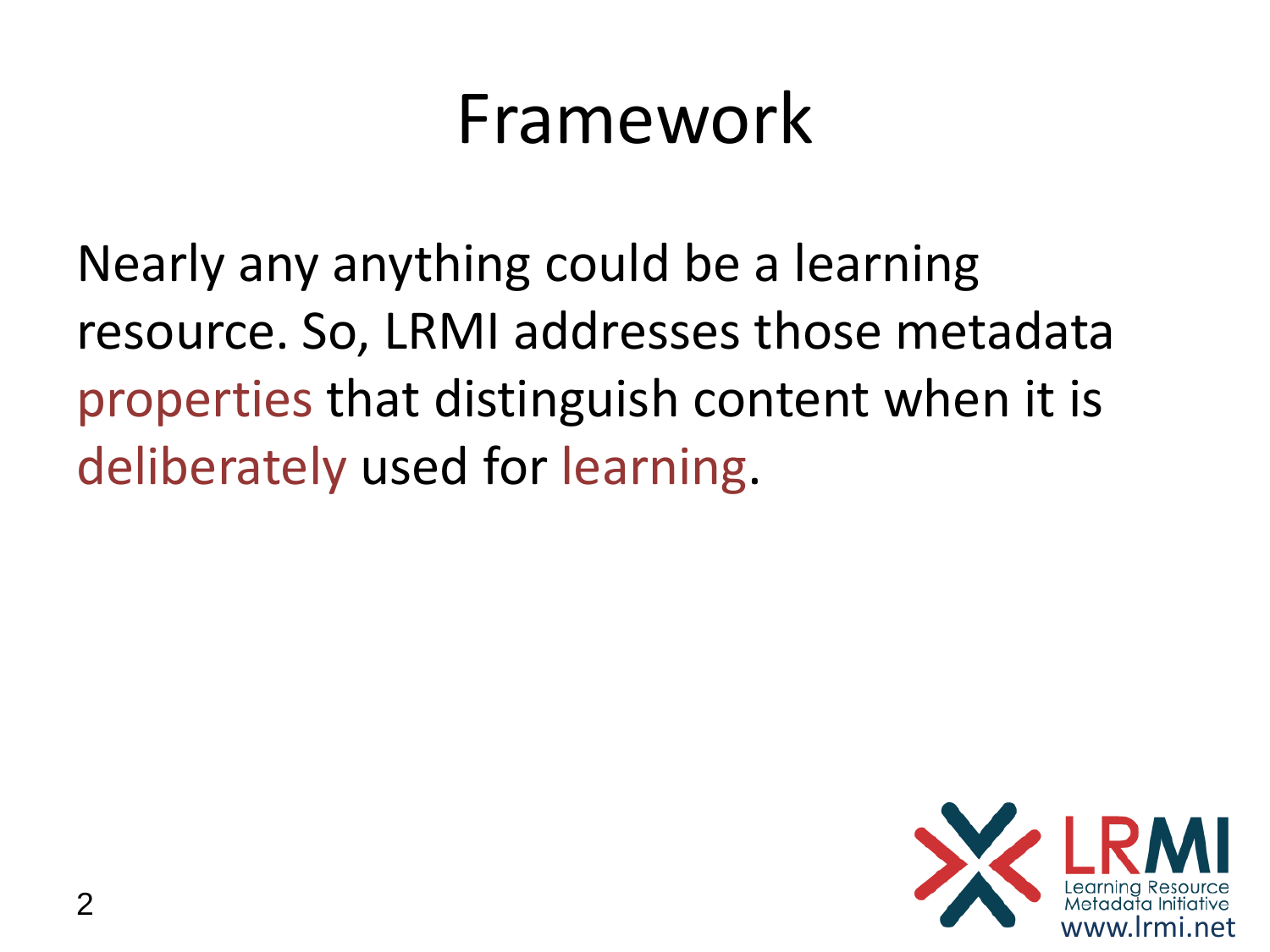#### Extending Schema.org for Learning Resources

As nearly any content could be a learning resource, we can't simply add a new item type to the Schema.org hierarchy. Options:

- Create LRMI-extended versions of all relevant existing items (e.g. Article, Blog, ImageObject, VideoObject, AudioObject, etc.)
- Have content-publishers dual-type their object (e.g. an item might be both a VideoObject and a Learning Object)
- Convince Schema.org to add learning-resource properties to key root types (e.g. CreativeWork)

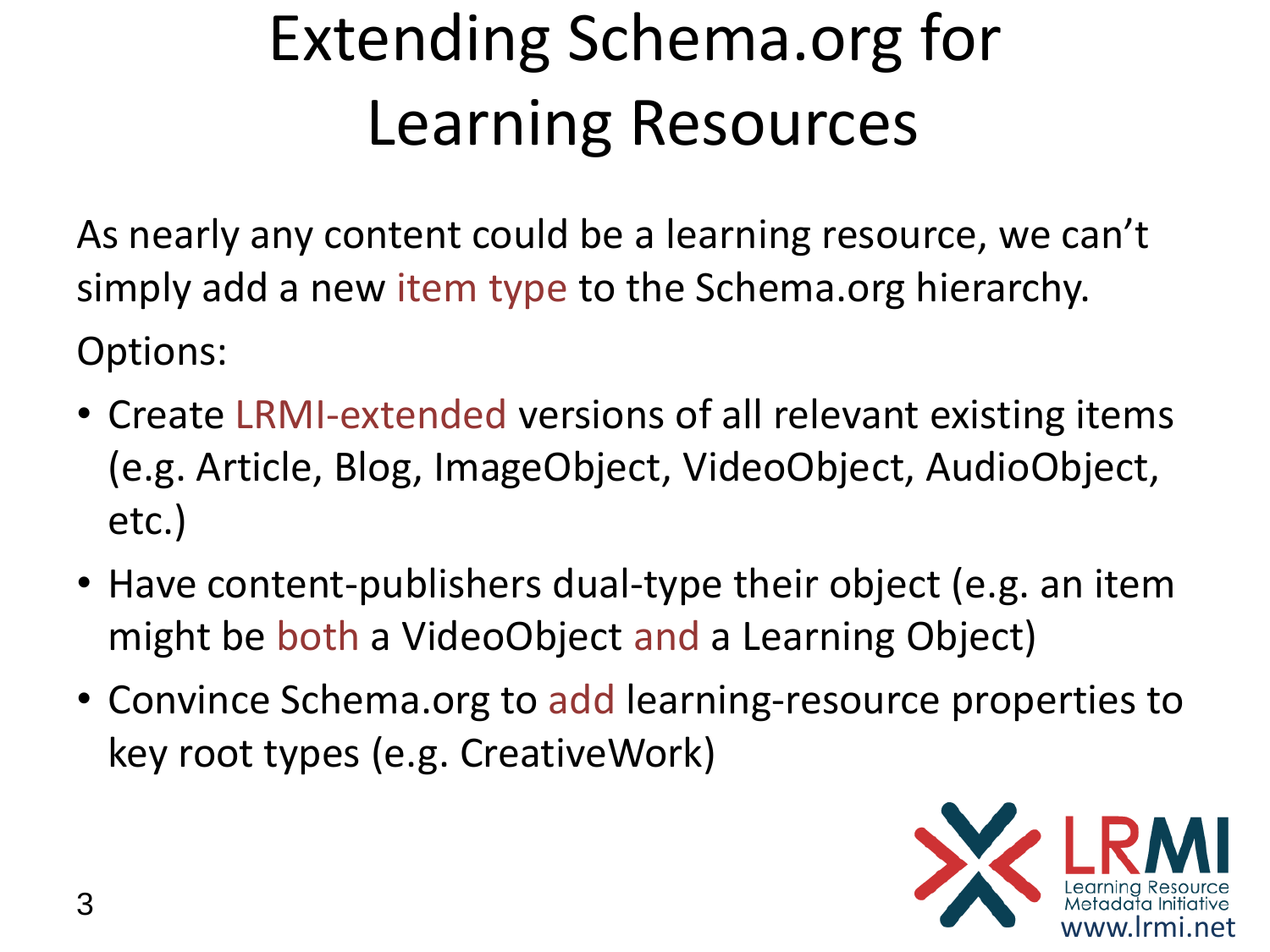#### Interim Plan

Define the learning-related properties and determine where to hang them later.

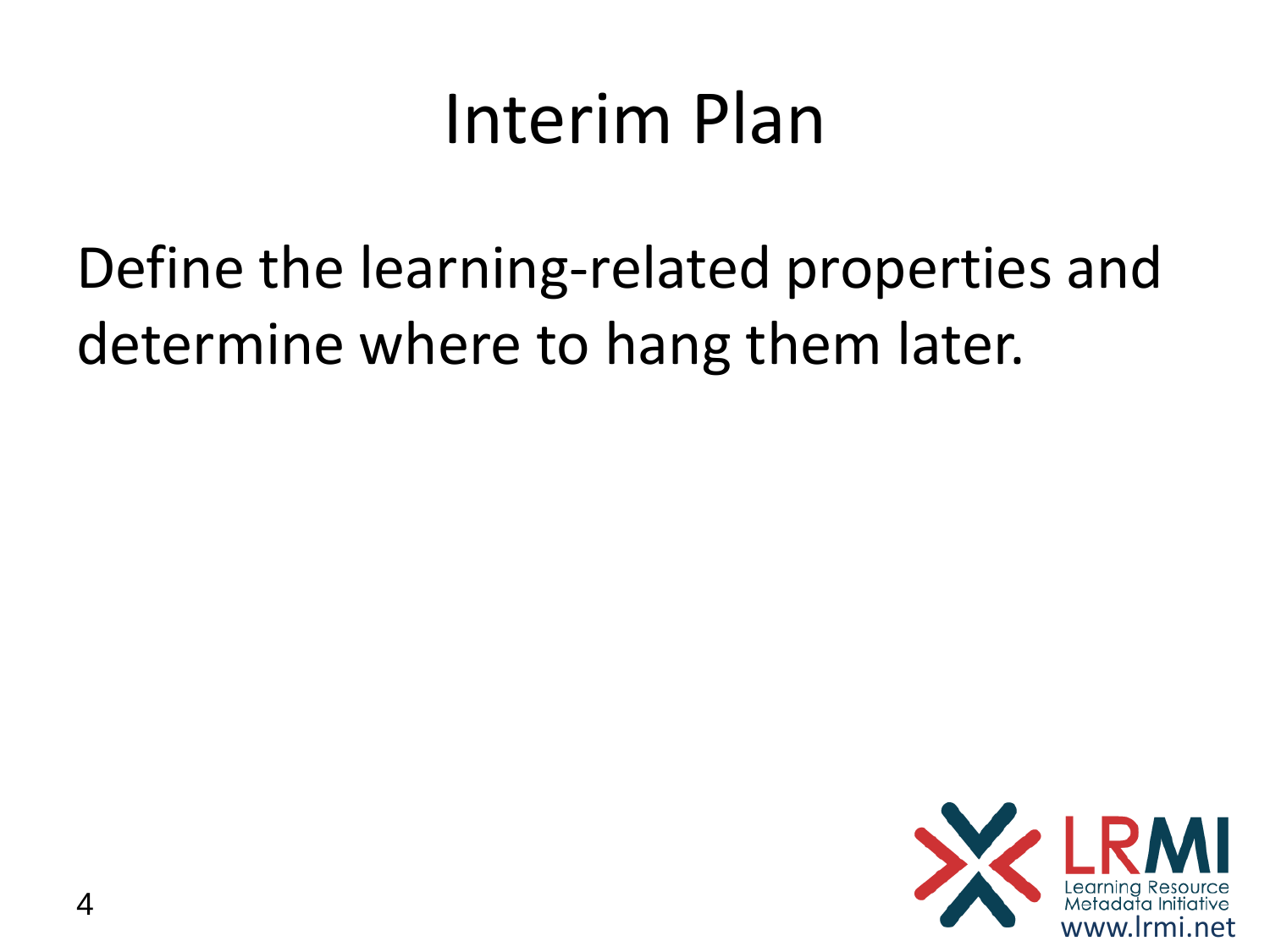# Aligning Content to Competencies



When the dust settles, among the lingering contributions of No Child Left Behind will be establishment of achievement standards to which learning activities and assessments can be aligned.

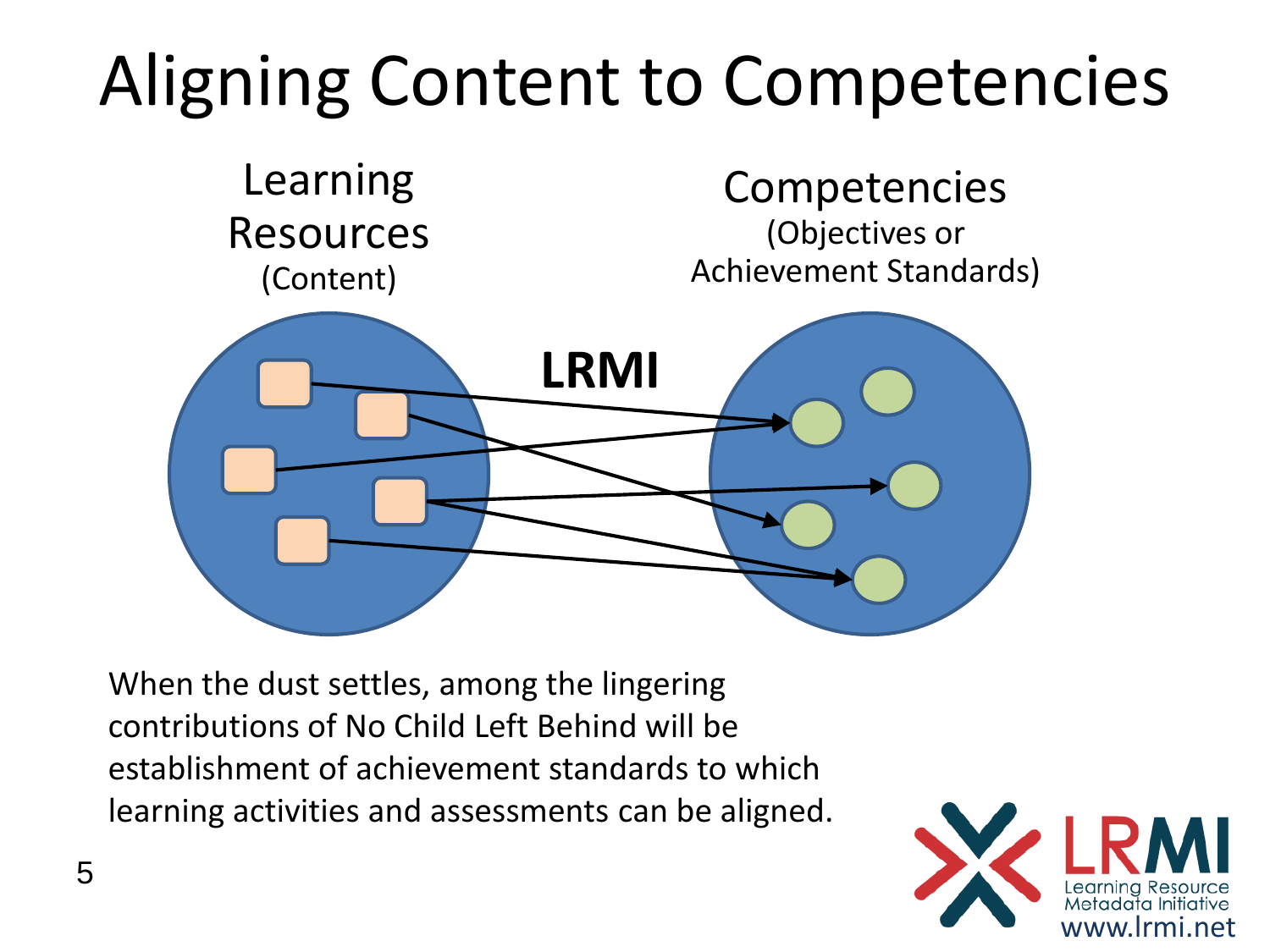### Key Property Areas

- Learning Objectives
	- Requires a Competency
	- Teaches a Competency
	- Assesses a Competency
- Audience
	- Intended Grade or Age
	- Accessibility
- Intended Use
	- Source Document vs. Learning Activity
	- Exposition, Interactive, Lesson Plan, etc.
	- Assessment







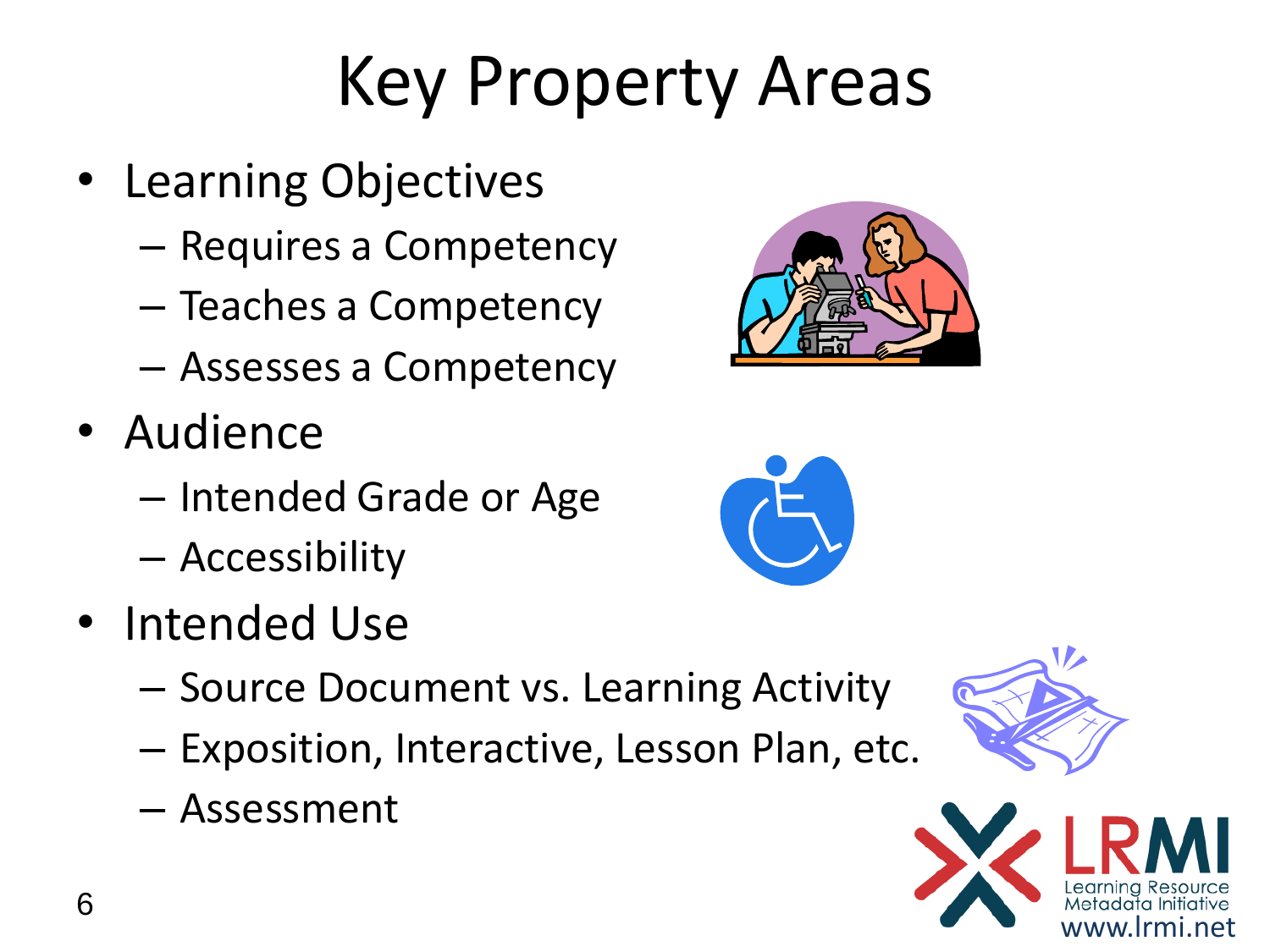Property Wish List for Schema.org Core

- SeeAlso (URL and data type)
- Licensing
- Accessiblity
- Paradata

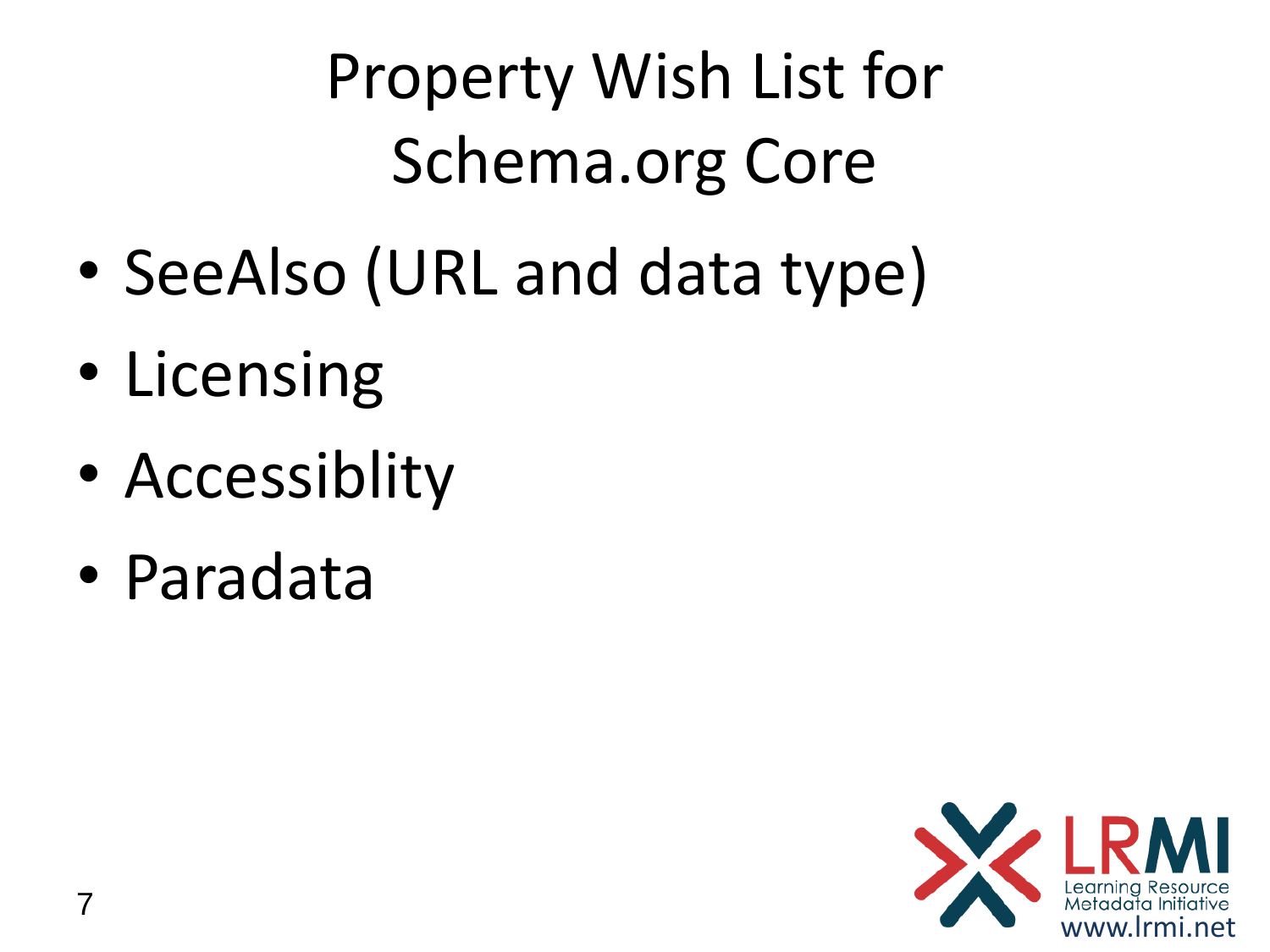# Timeline

- August 2011: Assembled the initial membership of the Technical Working Group and Advisory Group
- September 2011: First Face to Face Meetings of the Technical Working Group and Advisory Group
- November/December 2011: Draft Specification Completed
- December 2011/January 2012: Public Comment Period.
- March 2012: Final Delivery

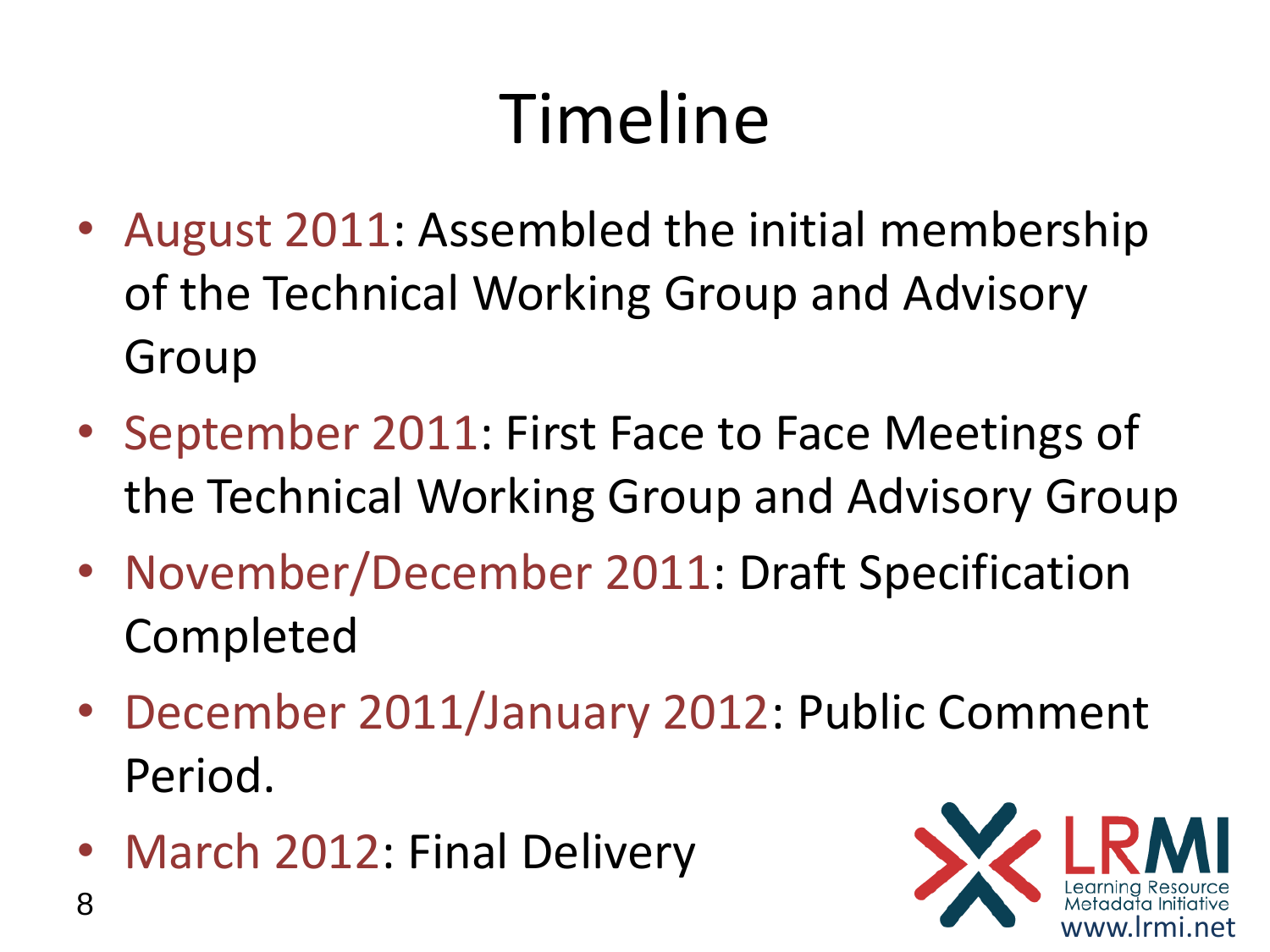# Get Involved

- http://www.lrmi.net
- Join the conversation at http://groups.google.com/group.lrmi
- Free webinars to be announced at LRMI.net
- Discussion forum to be launched on LRMI.net
- Public comment period: December-**January**